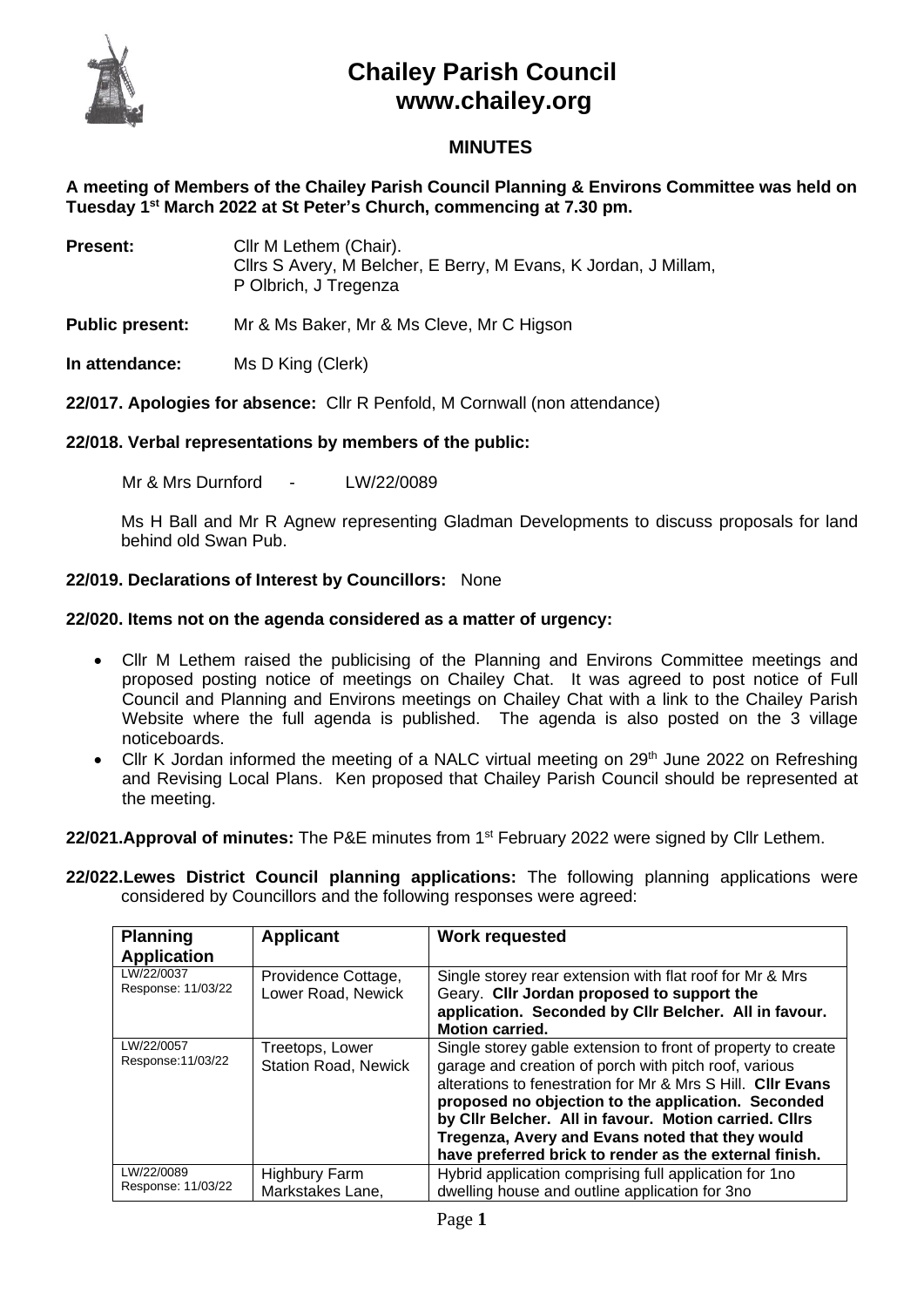#### **22/023 Representation by Gladman Developments regarding potential development to land behind the former Swan Public House**

Helen Ball from Gladman Developments (GD) introduced the company and the proposals. GD assists landowners to consider the most appropriate strategy for their land. They have recently been bought by Barratt Developments plc. As experts in the industry, they target areas that are unable to demonstrate a five year housing land supply. LDC is currently in this position. In these circumstances promoters can argue that the demand for housing overrides factors such as environmental or community concerns. GD are suggesting 55-60 new homes with 40% of these being affordable. Any development would produce S106 and CIL payments. They propose access to the site via the old field access point. The development would obtain a 10% biodiversity net gain and a play area would be provided. GD obtain planning permission for the landowner but are not developers. A separate developer would be responsible for the build. GD can send CPC a copy of their design code for comment.

Cllr Evans asked what benefits the village might expect from the development. e.g. a crossing for A275 or a safe walking route to St. Peter's School.

Cllr Jordan noted that the Chailey Neighbourhood Development Plan should include a mix of one, two and three bedroom starter homes and sheltered and smaller units for the elderly designed in accordance with lifetime homes principals. Developments should not affect the quiet rural nature of the village.

GD acknowledged that the LDC planning officer would have a say in the units agreed.

Cllr Belcher was concerned at the number of developments being considered in the local area. This site should not be considered in isolation. Cllr Lethem noted that the housing need changes from the original Local Plans were political and not necessarily housing need led.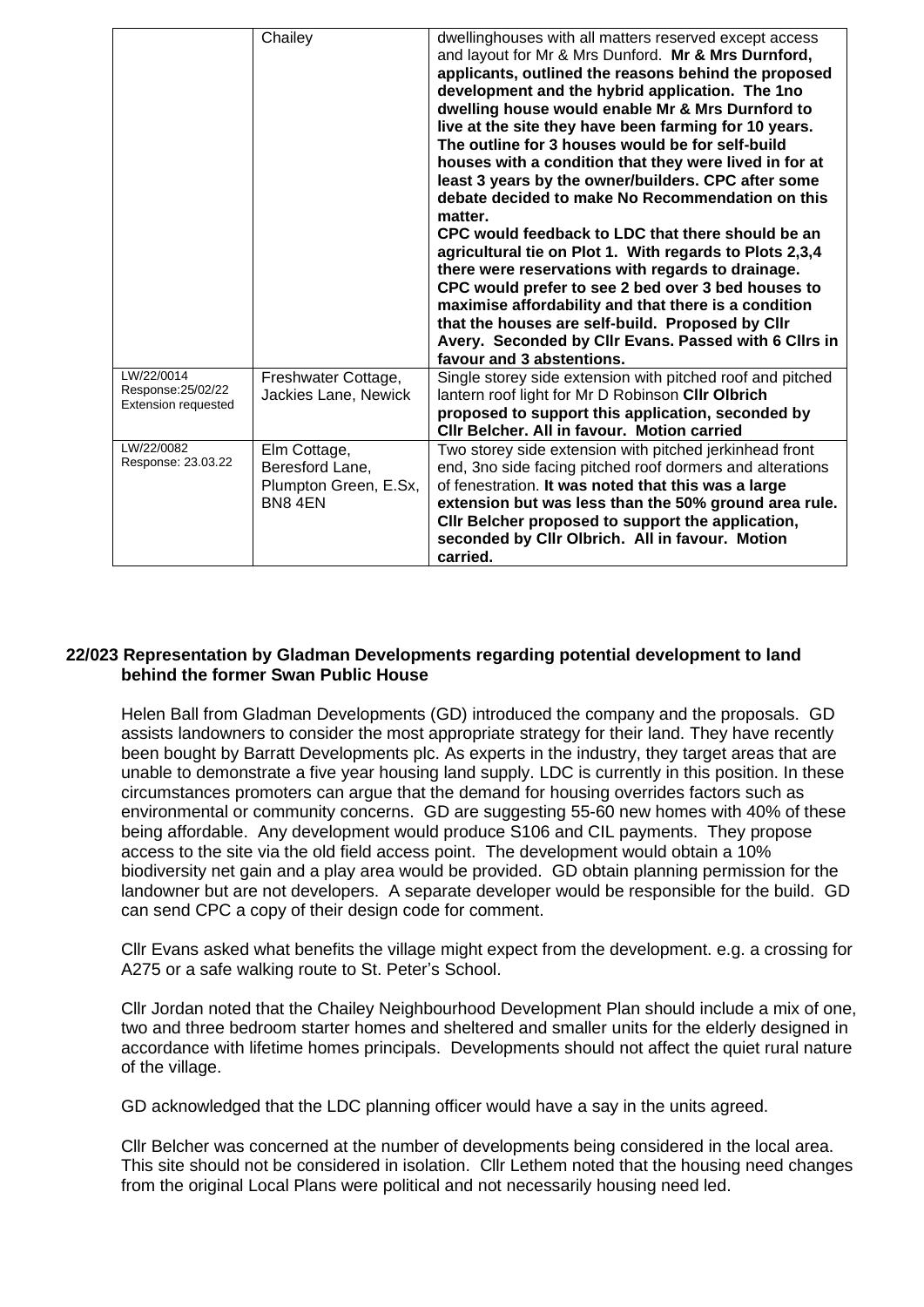Members of the Public present were from Swan Close which backs on to the proposed site. Issues with regard to; damage to the ancient woodland and environment, drainage, loss of view and that the suggested density was far too high. They also noted that the site was not in the development plan. Members of the public present also noted that it appeared that clearance work in had already appeared to have started which has already affected the biodiversity in particular trees had been taken out up the boundary.

GD were thanked for speaking to the meeting.

**22/024**. To note Lewes District Council's planning decisions and the results of appeals:

| <b>Planning</b><br><b>Application</b> | <b>Applicant</b>                                     | <b>Work requested</b>                                                                                                                      | <b>CPC</b><br>decision                                                                                | <b>LDC</b><br>decision |
|---------------------------------------|------------------------------------------------------|--------------------------------------------------------------------------------------------------------------------------------------------|-------------------------------------------------------------------------------------------------------|------------------------|
| LW/21/0669                            | Longford House,<br>Cornwell's Bank,<br>North Chailey | Part conversion of an<br>ancillary storage<br>building to form two<br>holiday let units<br>together with<br>alterations to<br>fenestration | Support<br>P&E September<br>2021. Subject to<br>develop- ment not<br>becoming a<br>separate dwelling. | Approve                |
| LW/21/0523<br>aka LW/21/0524          | Chailey School, Mill<br>Lane, Chailey                | Erection of canopy                                                                                                                         | Support<br>P&E September<br>2021                                                                      | Approve                |

Decisions Received Since Agenda Published

| <b>Planning</b><br><b>Application</b> | <b>Applicant</b>                                                                             | <b>Work requested</b>                                                                                                                                                                                        | <b>CPC</b> decision                                                                                                                    | <b>LDC</b><br>decision                        |
|---------------------------------------|----------------------------------------------------------------------------------------------|--------------------------------------------------------------------------------------------------------------------------------------------------------------------------------------------------------------|----------------------------------------------------------------------------------------------------------------------------------------|-----------------------------------------------|
| LW/21/0996                            | Miss & Mr H &<br>WG Menniss &<br>Doull                                                       | Land adjacent to<br>Bernisdale,<br>Haywards Heath<br>Road, North<br>Chailey, BN8 4DP<br>- Erection of 1 no.<br>4 bedroom<br>dwelling house<br>and detached<br>garage consisting<br>of a 1 bedroom<br>annexe. | CPC, after<br>debate decided<br>to make no<br>comment on<br>this application.<br>P&E February<br>2022                                  | Refused                                       |
| LW/21/0990                            | 2 St James Walk,<br>Chailey                                                                  | Single storey side<br>extension with<br>pitched roof, 4 no.<br>roof lights and 2 no.<br>windows and 1 no.<br>patio door on rear<br>elevation.                                                                | Support<br>P&E February<br>2022                                                                                                        | Approve                                       |
| LW/21/0415                            | 33 Bluebell<br><b>Business Estate,</b><br>Railway Lane,<br>Sheffield Park,<br>North Chailey, | Demolition of B1<br>use building and<br>construction of new<br>B1 use building on<br>two floors with<br>provision for<br>parking                                                                             | CPC decided it<br>could not<br>conclude on this<br>application<br>without a site<br>visit. Clerk to<br>arrange as soon<br>as possible. | Approve                                       |
| APP/P1425/W/21/3273883                | Land at<br>Coldharbour<br>Lane, North<br>Chailey, BN8<br>4HJ                                 | 18 dwellings                                                                                                                                                                                                 | Planning<br>Appeal<br><b>Result received</b>                                                                                           | Appeal<br>dismissed,<br>permission<br>refused |